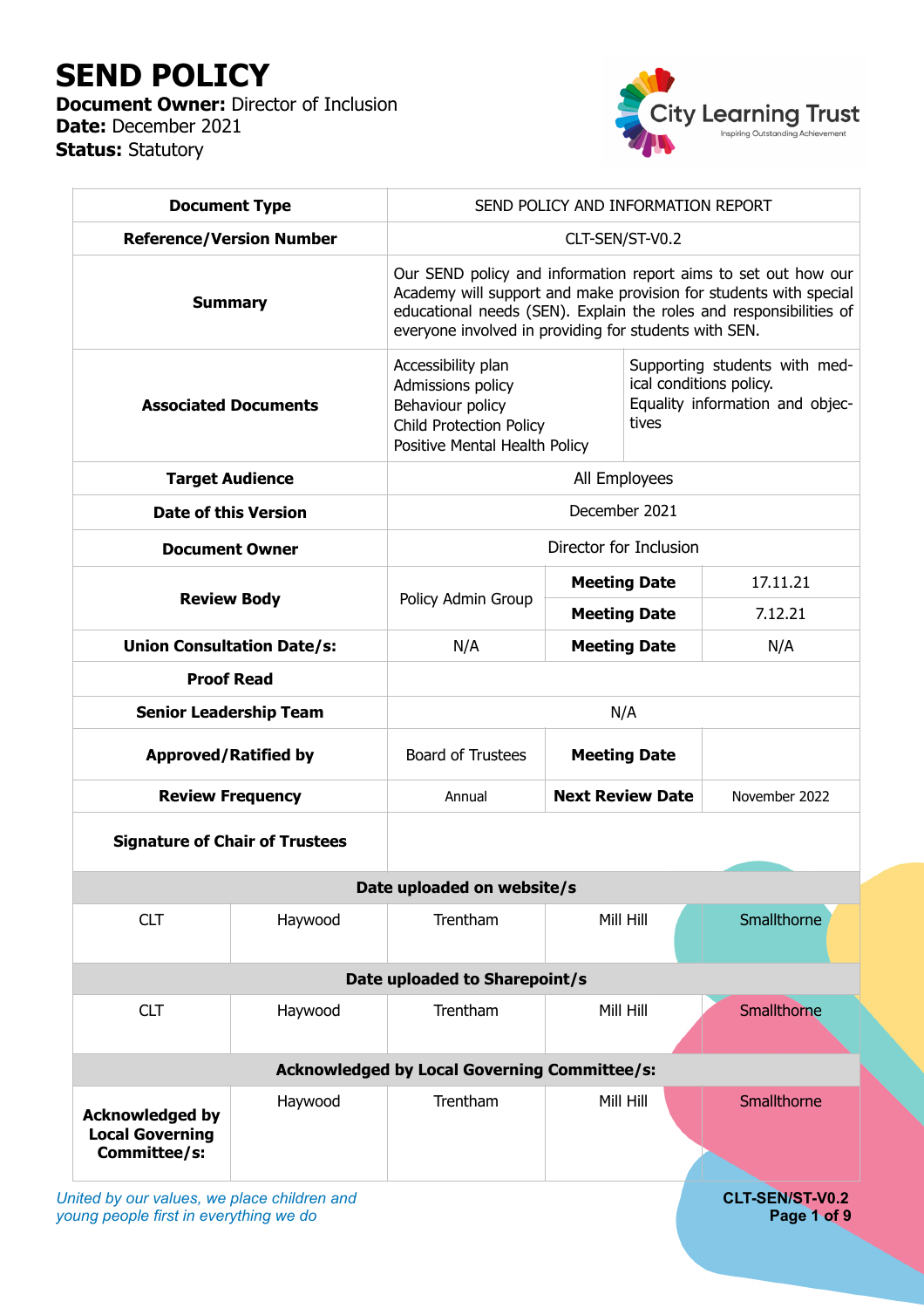# <span id="page-1-0"></span>**VERSION CONTROL**

| <b>Version No:</b> | <b>Type of change</b> | <b>Date</b> | <b>Revisions from previous version</b> |
|--------------------|-----------------------|-------------|----------------------------------------|
| 0.1                | New Document          | Dec 2020    | New Policy                             |
| 0.2                | Annual review         | Nov 2021    |                                        |
|                    |                       |             |                                        |
|                    |                       |             |                                        |



*United by our values, we place children and* **CLT-SEN/ST-V0.2** *young people first in everything we do* **Page 2 of 9**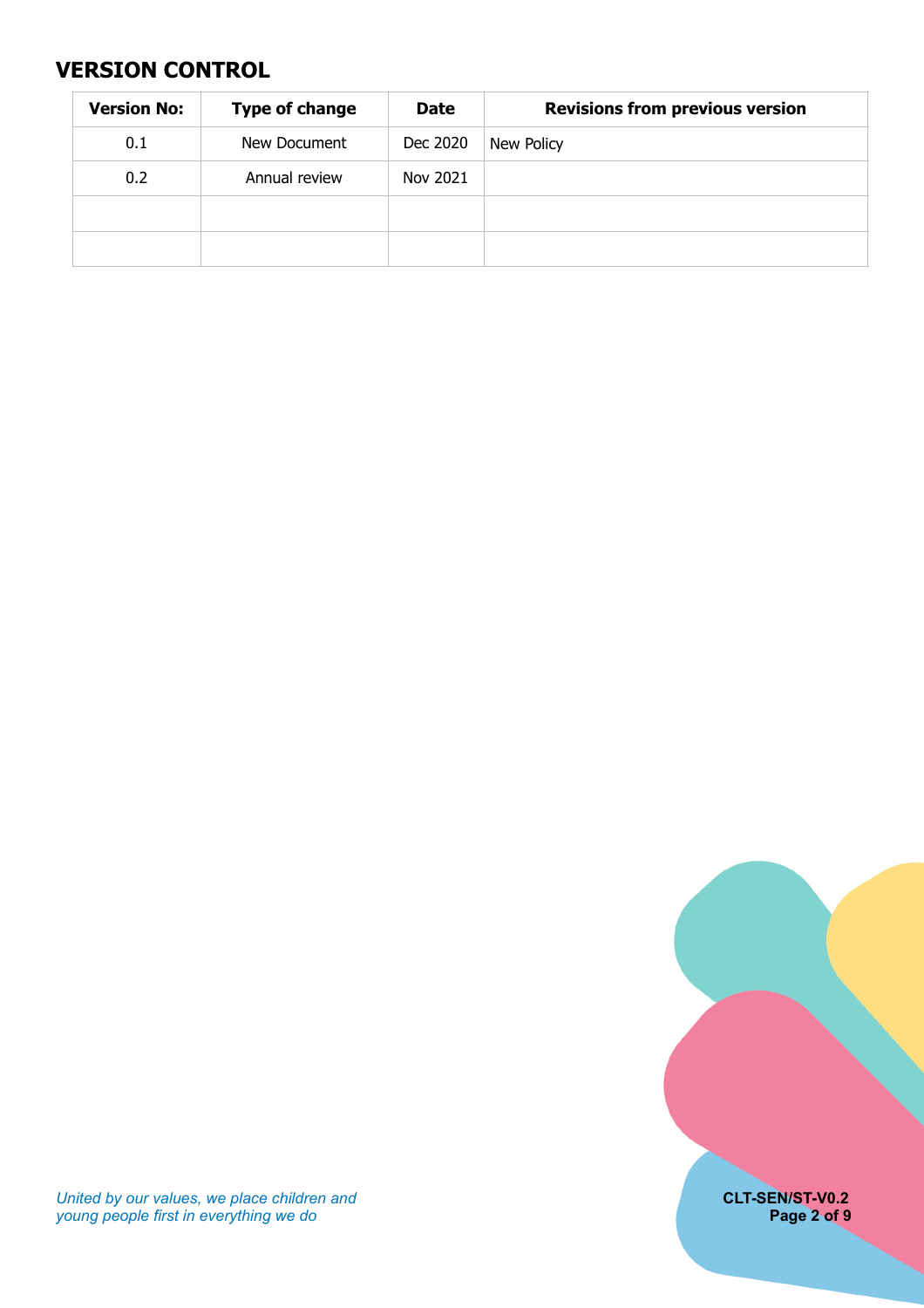# **TABLE OF CONTENTS**

|    | <b>VERSION CONTROL</b>                                                                                         | $\overline{2}$ |
|----|----------------------------------------------------------------------------------------------------------------|----------------|
| 1. | <b>STATUS</b>                                                                                                  | 4              |
| 2. | <b>AIMS</b>                                                                                                    | 4              |
| 3. | <b>LEGISLATION AND GUIDANCE</b>                                                                                | 4              |
| 4. | <b>DEFINITIONS</b>                                                                                             | 4              |
| 5. | ROLES AND RESPONSIBILITIES                                                                                     | 4              |
|    | 5.1 The Director of Inclusion.                                                                                 | 4              |
|    | 5.2 The SENCO                                                                                                  | 5              |
|    | 5.3 The SEND Governor                                                                                          | 5              |
|    | 5.4 The Headteacher/Principal                                                                                  | 5              |
|    | 5.5 Class / Subject Teachers                                                                                   | 5              |
| 6. | SEN INFORMATION REPORT                                                                                         | 5              |
|    | 6.1 The Kinds Of SEN That Are Provided For                                                                     | 5              |
|    | 6.2 Identifying Students With SEND And Assessing Their Needs                                                   | 6              |
|    | 6.3 Consulting And Involving Students And Parents/Carers                                                       | 6              |
|    | 6.4 Assessing And Reviewing Students' Progress Towards Outcomes                                                | 6              |
|    | 6.5 Supporting Students Moving Between Phases And Preparing For Adulthood                                      | 6              |
|    | 6.6 Our Approach To Teaching Students With SEN                                                                 | 7              |
|    | 6.7 Adaptations To The Curriculum And Learning Environment                                                     | 7              |
|    | 6.8 Additional Support For Learning                                                                            | 7              |
|    | 6.9 Evaluating The Effectiveness Of SEN Provision                                                              | 8              |
|    | 6.10 Enabling Students With SEN To Engage In Activities With Those In The School Who Do Not Have<br><b>SEN</b> | 8              |
|    | 6.11 Support For Improving Emotional And Social Development                                                    | 8              |
|    | 6.12 Complaints About SEN Provision                                                                            | 8              |
|    | 6.13 Contact Details Of Support Services For Parents Of Students With SEN                                      | 9              |
|    | 6.14 The Local Authority Offer                                                                                 | 9              |
| 7. | LINKS TO OTHER POLICIES AND DOCUMENTS                                                                          | 9              |
| 8. | MONITORING AND REVIEW                                                                                          | 9              |
|    |                                                                                                                |                |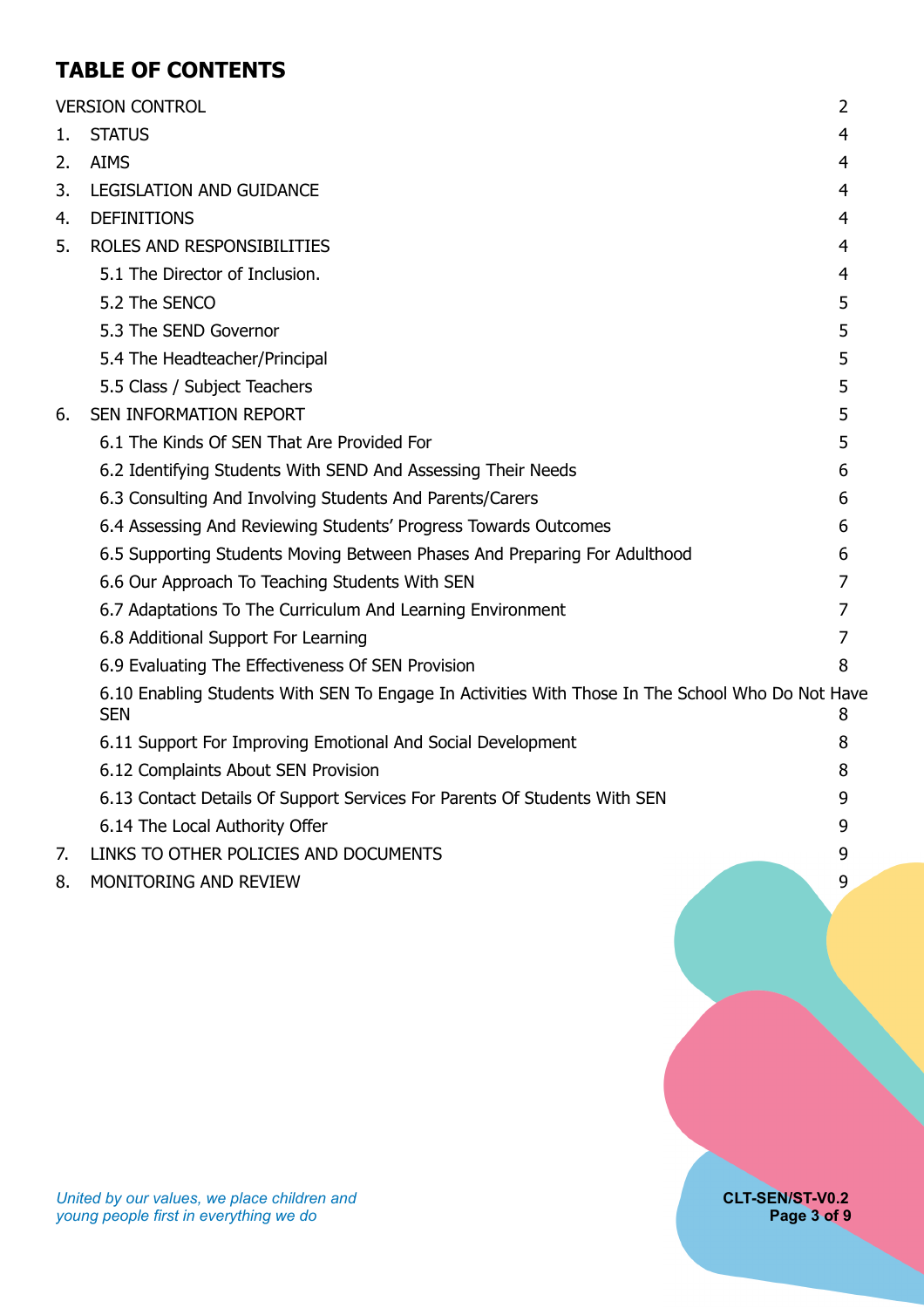# <span id="page-3-0"></span>**1. STATUS**

a. Non statutory.

# <span id="page-3-1"></span>**2. AIMS**

- a. Our SEND policy and information report aims to:
	- i. Set out how our Academy will support and make provision for students with special educational needs (SEN)
	- ii. Explain the roles and responsibilities of everyone involved in providing for students with SEN.

# <span id="page-3-2"></span>**3. LEGISLATION AND GUIDANCE**

- a. This policy and information report is based on the statutory Special Educational Needs and Disability (SEND) Code of Practice and the following legislation:
	- i. Part 3 of the Children and Families Act 2014, which sets out schools' responsibilities for students with SEN and disabilities
	- ii. The Special Educational Needs and Disability Regulations 2014, which set out schools' responsibilities for education, health and care (EHC) plans, SEN co-ordinators (SENCOs) and the SEN information report.
- b. This policy also complies with our funding agreement and articles of association.

# <span id="page-3-3"></span>**4. DEFINITIONS**

- a. A student has SEND if they have a learning difficulty or disability, which calls for special educational provision to be made for them.
	- i. They have a learning difficulty or disability if they have
	- ii. A significantly greater difficulty in learning than the majority of others of the same age, or
- b. A disability which prevents or hinders them from making use of facilities of a kind generally provided for others of the same age in mainstream schools
- c. Special educational provision is educational or training provision that is additional to, or different from, that made generally for other children or young people of the same age by mainstream schools.

# <span id="page-3-4"></span>**5. ROLES AND RESPONSIBILITIES**

#### <span id="page-3-5"></span>**5.1 The Director of Inclusion.**

- a. The Director of Inclusion for the City Learning Trust is Nathan Legg.
- b. The Director of SEND can be contacted via telephone: 01782 853535, or via email [learningsupport@citylearn](mailto:learningsupport@citylearningtrust.org)[ingtrust.org](mailto:learningsupport@citylearningtrust.org)
- c. They will:
	- i. Provide strategic direction and development of SEND, mental health and medical provision within the City Learning Trust Academies with the support of, and under the direction of, Academy Senior Leadership Teams and the City Learning Trust Executive Leadership Group.
	- ii. Ensure that the Academy carries out its day-to-day responsibilities for the operation of the SEND policy, positive mental health policy, students with EAL and supporting students with medical needs policy and coordination of specific provision made to support individual students with SEND, including those who have EHC plans within the City Learning Trust Academies and the City College.
	- iii. Assess students who may have complex SEND needs within the City Learning Trust Academies.
	- iv. Assess and deal with complaints regarding provision.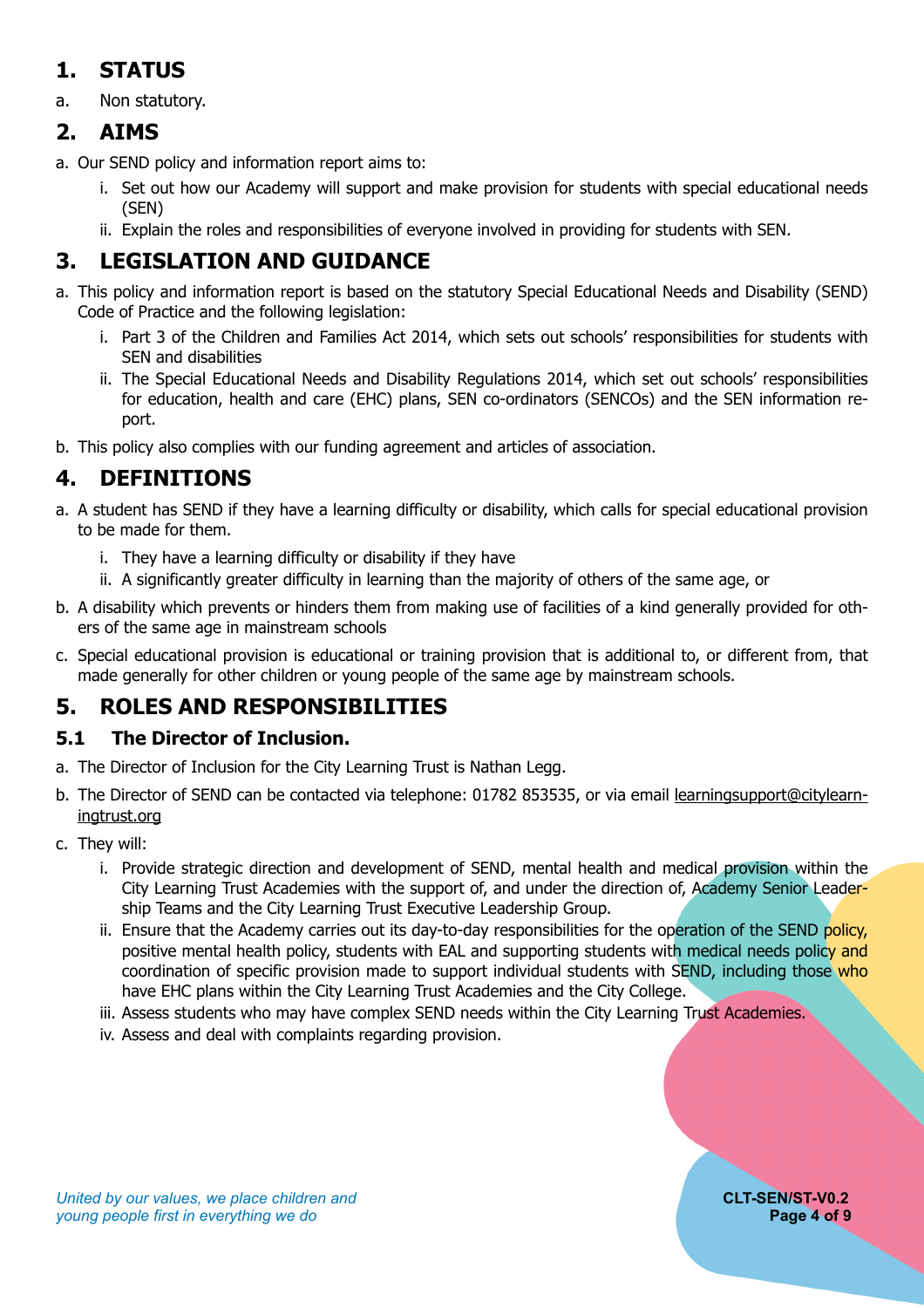### <span id="page-4-0"></span>**5.2 The SENCO**

a. The SENCO is Mrs Sarah Stubbs

b. The SENCO can be contacted via telephone: Smallthorne Primary Academy 01782 235265

- c. They will:
	- i. Work with the Headteacher/Principal and SEND governor to determine the strategic development of the SEND policy and provision in the school
	- ii. Have day-to-day responsibility for the operation of the SEND policy and the co-ordination of specific provision made to support individual students with SEN, including those who have EHC plans
	- iii. Provide professional guidance to colleagues and work with staff, parents, and other agencies to ensure that students with SEND receive appropriate support and high quality teaching
	- iv. Advise on the graduated approach to providing SEND support
	- v. Advise on the deployment of the school's delegated budget and other resources to meet children and young peoples' needs effectively
	- vi. Be the point of contact for external agencies, especially the local authority and its support services
	- vii.Liaise with potential next providers of education to ensure students and their parents are informed about options and a smooth transition is planned
	- viii.Work with the Headteacher/Principal and Local Governing Committee to ensure that the school meets its responsibilities under the Equality Act 2010 with regard to reasonable adjustments and access arrangements
	- ix. Ensure the school keeps the records of all students with SEND up to date

#### <span id="page-4-1"></span>**5.3 The SEND Governor**

- a. The SEND governor will:
	- i. Help to raise awareness of SEND issues at Local Governing Committee meetings
	- ii. Monitor the quality and effectiveness of SEND and disability provision within the school and update the Local Governing Committee on this
	- iii. Work with the Headteacher/Principal and SENCO to determine the strategic development of the SEND policy and provision in the school.

#### <span id="page-4-2"></span>**5.4 The Headteacher/Principal**

- a. The Headteacher/Principal will:
	- i. Work with the Director of SEND for the CLT, the Academy SEND Leader(s) and SEND governor to determine the strategic development of the SEN policy and provision in the school
	- ii. Have overall responsibility for the provision and progress of learners with SEN and/or a disability.

#### <span id="page-4-3"></span>**5.5 Class / Subject Teachers**

a. Each class / teacher of subject is responsible for:

- i. The progress and development of every student in their class
- ii. Working closely with any teaching assistants or specialist staff to plan and assess the impact of support and interventions and how they can be linked to classroom teaching
- iii. Working with the SENCO to review each student's progress and development and decide on any changes to provision
- <span id="page-4-4"></span>iv. Ensure they follow this SEN policy

# **6. SEN INFORMATION REPORT**

#### <span id="page-4-5"></span>**6.1 The Kinds Of SEN That Are Provided For**

- a. Our Academy currently provides additional and/or different provision for a range of needs, which includes, but is not limited to:
	- i. Communication and interaction, for example, autistic spectrum disorder, Asperger's Syndrome, speech and language difficulties
	- ii. Cognition and learning, for example, dyslexia, dyspraxia, Moderate Learning Difficulties (MLD)
	- iii. Social, emotional and mental health difficulties, eg: Attention Deficit Hyperactivity Disorder (ADHD),
	- iv. Sensory and/or physical needs, for example, visual impairments, hearing impairments, processing difficulties, epilepsy

**United by our values, we place children and <b>CLT-SEN/ST-V0.2 CLT-SEN/ST-V0.2** *young people first in everything we do* **Page 5 of 9 Page 5 of 9 Page 5 of 9**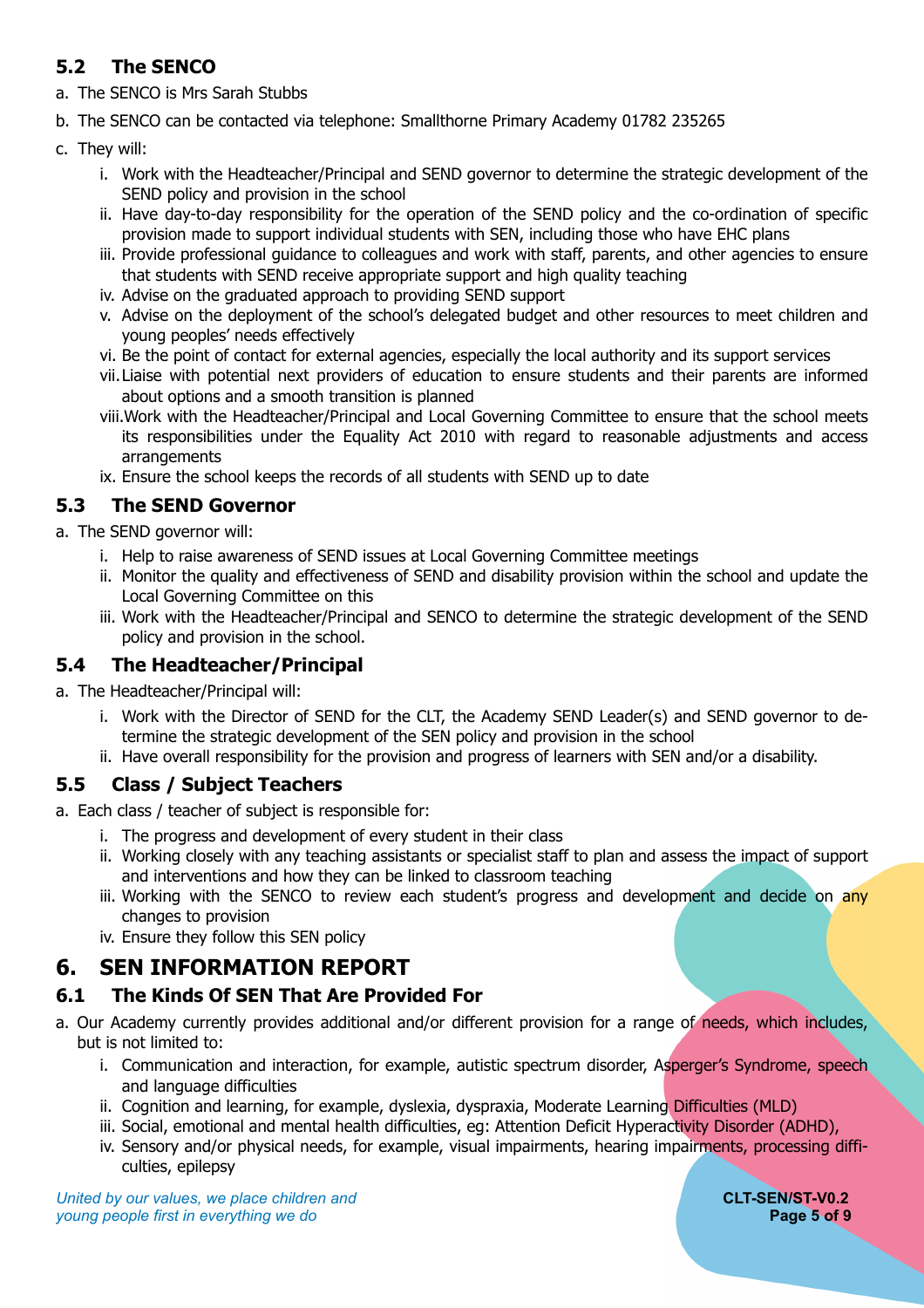#### <span id="page-5-0"></span>**6.2 Identifying Students With SEND And Assessing Their Needs**

- a. We will assess each student's current skills and levels of attainment on entry, which will build on previous settings and Key Stages, where appropriate. Class teachers will make regular assessments of progress for all students and identify those whose progress:
	- i. Is significantly slower than that of their peers starting from the same baseline
	- ii. Fails to match or better the child's previous rate of progress
	- iii. Fails to close the attainment gap between the child and their peers
	- iv. Widens the attainment gap
	- v. This may include progress in areas other than attainment, for example, social and emotional needs.
- b. Slow progress and low attainment will not automatically mean a student is recorded as having SEN.
- c. When deciding whether special educational provision is required, we will start with the desired outcomes, including the expected progress and attainment, and the views and the wishes of the student and their parents. We will use this to determine the support that is needed and whether we can provide it by adapting our core offer, or whether something different or additional is needed.
- d. A student may be placed on the SEND register because of a new diagnosis from an external agency, such as CAMHS, the NHS or private healthcare services.

#### <span id="page-5-1"></span>**6.3 Consulting And Involving Students And Parents/Carers**

- a. The Academy will have an early discussion with the student and their parents when identifying whether they need special educational provision. These conversations will make sure that:
	- i. Everyone develops a good understanding of the student's areas of strength and difficulty
	- ii. We take into account the concerns of parent / carer
	- iii. Everyone understands the agreed outcomes sought for the child
	- iv. Everyone is clear on what the next steps are.
- b. We will formally notify parents and carers via letter when it is decided that a student will receive SEND support. Should SEND support cease during their time on roll at the Academy, parents / carers will be formally notified via letter.

#### <span id="page-5-2"></span>**6.4 Assessing And Reviewing Students' Progress Towards Outcomes**

- a. The Academy will follow the graduated approach and the four-part cycle of **assess, plan, do, review.**
- b. The class or subject teacher will work with the SENCO to carry out a clear analysis of the student's needs. This will draw on:
	- i. The teacher's assessment and experience of the student
	- ii. Work / book scrutiny
	- iii. Their previous progress and attainment and behaviour. Other teachers' assessments, where relevant
	- iv. The individual's development in comparison to their peers and national data
	- v. The views and experience of parents
	- vi. The student's own views
	- vii.Advice from external support services, if relevant
- c. The assessment will be reviewed regularly.
- d. All teachers and support staff who work with the student will be made aware of their needs, the outcomes sought, the support provided, and any teaching strategies or approaches that are required. We will requiarly review the effectiveness of the support and interventions and their impact on the student's progress.

#### <span id="page-5-3"></span>**6.5 Supporting Students Moving Between Phases And Preparing For Adulthood**

- a. The Academy will share information with the school, secondary school, specialist school, college, or other setting the student is moving to. We will agree with parents and students which information will be shared as part of this.
- b. The Academy will endeavour to support students with SEND during transition to new phases or key stages, by including transition activities one-to-one or in a small group.
- c. Transition support that is offered will often be bespoke to the student.

**United by our values, we place children and <b>CLT-SEN/ST-V0.2 CLT-SEN/ST-V0.2** *young people first in everything we do* **Page 6 of 9 Page 6 of 9 Page 6 of 9**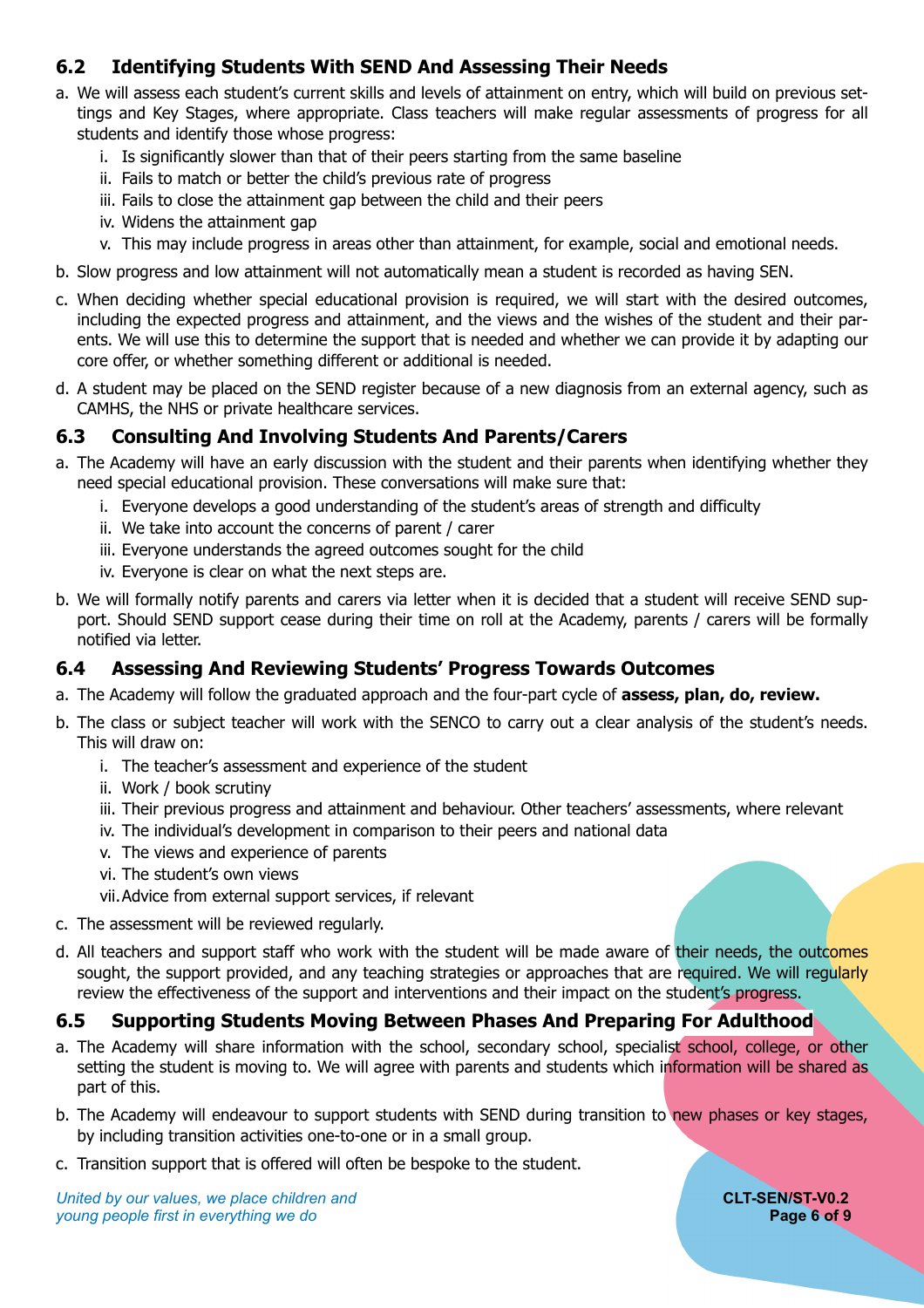### <span id="page-6-0"></span>**6.6 Our Approach To Teaching Students With SEN**

- a. Teachers are responsible and accountable for the progress and development of all the students in their class or subject.
- b. High quality teaching is our first step in responding to students who have SEN. This will be differentiated for individual students by the class / subject teacher or by a teaching assistant. Where a student receives support from a teaching assistant, either in class or outside of the classroom as a part of a structured intervention, the teacher remains responsible and accountable for the progress and development of students within their class or subject.

#### <span id="page-6-1"></span>**6.7 Adaptations To The Curriculum And Learning Environment**

- a. Please refer to the Academy accessibility plan for further details of adaptations.
- b. We make the following adaptations to ensure all students' needs are met:
	- i. Differentiating our curriculum to ensure all students are able to access it, for example, by grouping,  $1:1$ work, teaching style, content of the lesson, etc.
	- ii. Adapting our resources and staffing
	- iii. Using recommended aids, such as laptops, coloured overlays, visual timetables, larger font, etc.
	- iv. Differentiating our teaching, for example, giving longer processing times, pre-teaching of key vocabulary, reading instructions aloud, etc.
	- v. Adaptations to programs of study this decision will be made by the Headteacher/Principal and communicated formally to parents / carers. This includes where a student will not be entered for formal assessment (i.e SATS / GCSE).

#### <span id="page-6-2"></span>**6.8 Additional Support For Learning**

- a. We have a number of teaching assistants who are trained to deliver interventions such as [insert interventions].
- b. We work with the following agencies to provide support for students with SEND and to secure evidence where an Education, Health and Care Plan (EHCP) may be appropriate:
	- i. Inclusive Learning Services
	- ii. Educational Psychologist
	- iii. Children Causing Concern panel
	- iv. Education Welfare Officers (EWO)
	- v. Social Care
	- vi. Children & Adolescent Mental Health Services (CAMHS)
	- vii. Learning Pathways (including INSPIRE for Primary Alternative Provision)
	- viii. MIND
	- ix. Children's Occupational Therapy Service
	- x. Our Health  $0 19$  (also known as the school nursing service)
	- xi. NHS medical teams.
- c. The Academy will refer to an outside agency for one or more of the following reasons:
	- i. Despite significant in-school intervention, the student continues to make little or no progress in specific areas over a period of time (usually a minimum of one term)
	- ii. Continues working at the levels substantially below that expected of children of a similar age and is already on the SEND register.
	- iii. The student has social and / or emotional difficulties, which regularly and substantially affect their learning
	- iv. Has sensory or physical needs and requires additional specialist equipment or regular advice or visits by a specialist service
	- v. Has ongoing communication or interaction difficulties that impede the development of social relationships and cause substantial barriers to learning.
	- vi. Despite having received intervention, the child continues to fall behind the level of his/her peers.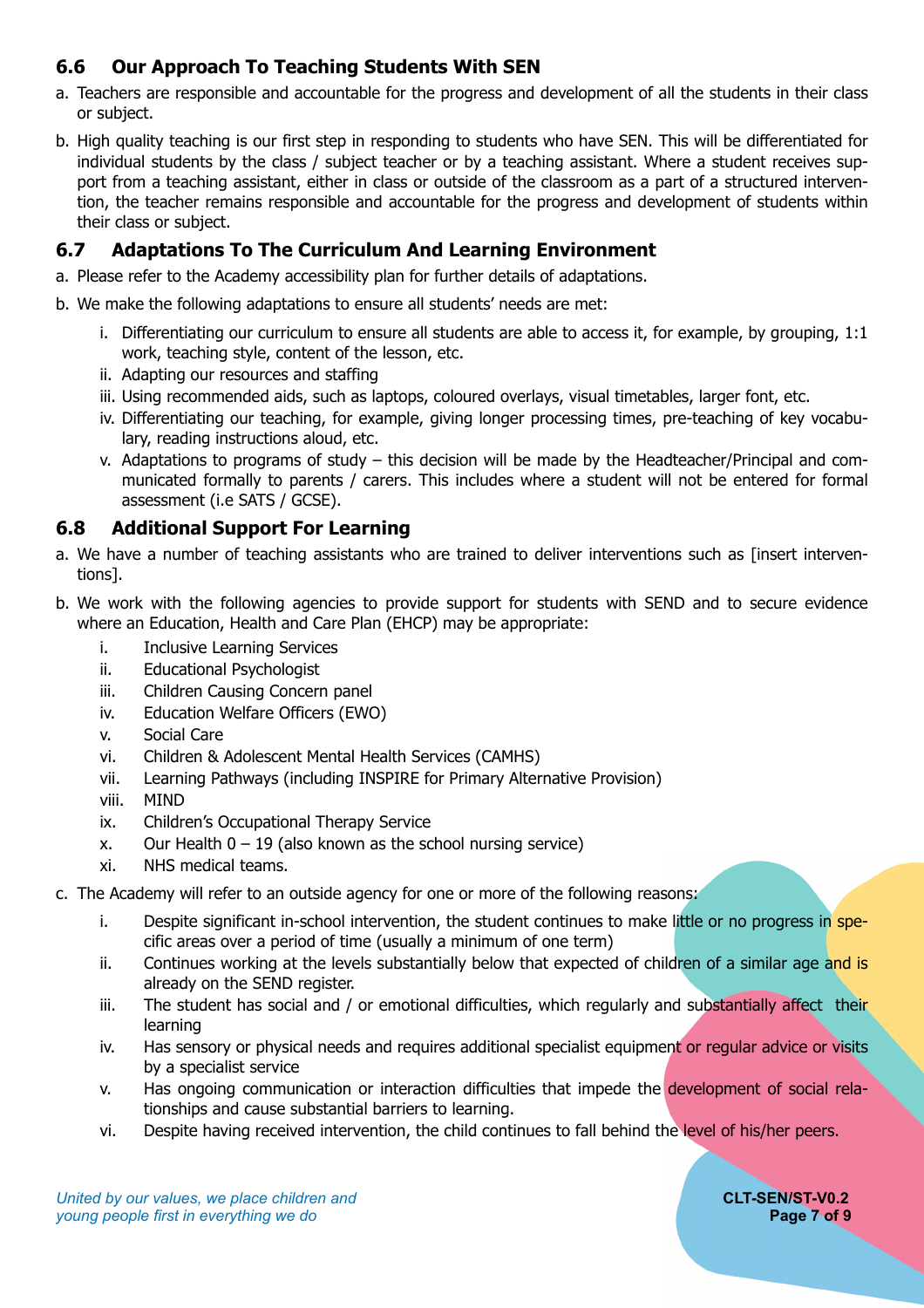#### <span id="page-7-0"></span>**6.9 Evaluating The Effectiveness Of SEN Provision**

a. We evaluate the effectiveness of provision for students with SEN by:

- i. Reviewing students' individual progress towards their goals each term
- ii. Reviewing the impact of interventions after at least one half-term (this may vary according to the nature of the intervention).
- iii. Using student questionnaires
- iv. Director of SEND visits
- v. Monitoring by the SENCO
- vi. Using provision maps to measure progress
- vii. Holding annual reviews for students with EHC plans.

#### <span id="page-7-1"></span>**6.10 Enabling Students With SEN To Engage In Activities With Those In The School Who Do Not Have SEN**

- a. Students with SEN have a range of bespoke interventions and opportunities around the academy to engage them in academy life. From Maths and Literacy intervention, to dedicated SEND sports activities, students are encouraged to participate in academy life to the full.
- b. All of our extra-curricular activities and school visits are available to all our students, including any before and after-school provision that is available.
- c. All students are encouraged to go on our residential trip(s) and some funding may be available through pupil premium funding, where appropriate.
- d. In the case of off-site trips and residential trips, a full risk assessment will be completed before each visit to determine any special arrangements that may apply. Please note, the safeguarding of **all** staff and students is the priority of the Academy.

#### <span id="page-7-2"></span>**6.11 Support For Improving Emotional And Social Development**

- a. We provide support for students to improve their emotional and social development in the following ways:
	- i. All students are encouraged to go on our residential trip(s) and some funding may be available through pupil premium funding, where appropriate.
	- ii. In the case of off-site trips and residential trips, a full risk assessment will be completed before each visit to determine any special arrangements that may apply. Please note, the safeguarding of **all** staff and students is the priority of the Academy.
	- iii. All of our extra-curricular activities and school visits are available to all our students, including any before and after-school provision that is available.
	- iv. All students are encouraged to go on our residential trip(s) and some funding may be available through pupil premium funding, where appropriate.
	- v. In the case of off-site trips and residential trips, a full risk assessment will be completed before each visit to determine any special arrangements that may apply. Please note, the safeguarding of all staff and students is the priority of the Academy.
	- vi. Students with SEN are encouraged to be part of the Academy roles. We also have House Captains, Senior Leader helper, Sports leaders and a school council. All children are able to take part in a Pupil voice questionnaire, which allows the children to express how they feel about the school, what supports them and what they would like to improve.
	- vii. MIND school counselling service on site 1 day per week
- b. We have a zero tolerance approach to bullying.

#### <span id="page-7-3"></span>**6.12 Complaints About SEN Provision**

- a. Complaints about SEN provision within our Academy should be made to the SENCO in the first instance. Then this should then be brought to the attention of the Academy Headteacher/Principal or to the Director of SEND. Complainants will then be referred to the Academy complaints policy.
- b. The parents of students with disabilities have the right to make disability discrimination claims to the first-tier SEND tribunal if they believe that the Academy has discriminated against their child. They can make a claim about alleged discrimination regarding:
	- i. Exclusions
	- ii. Provision of education and associated services
	- iii. Making reasonable adjustments, including the provision of auxiliary aids and services

*United by our values, we place children and* **CLT-SEN/ST-V0.2** *young people first in everything we do* **Page 8 of 9 Page 8 of 9 Page 8 of 9**